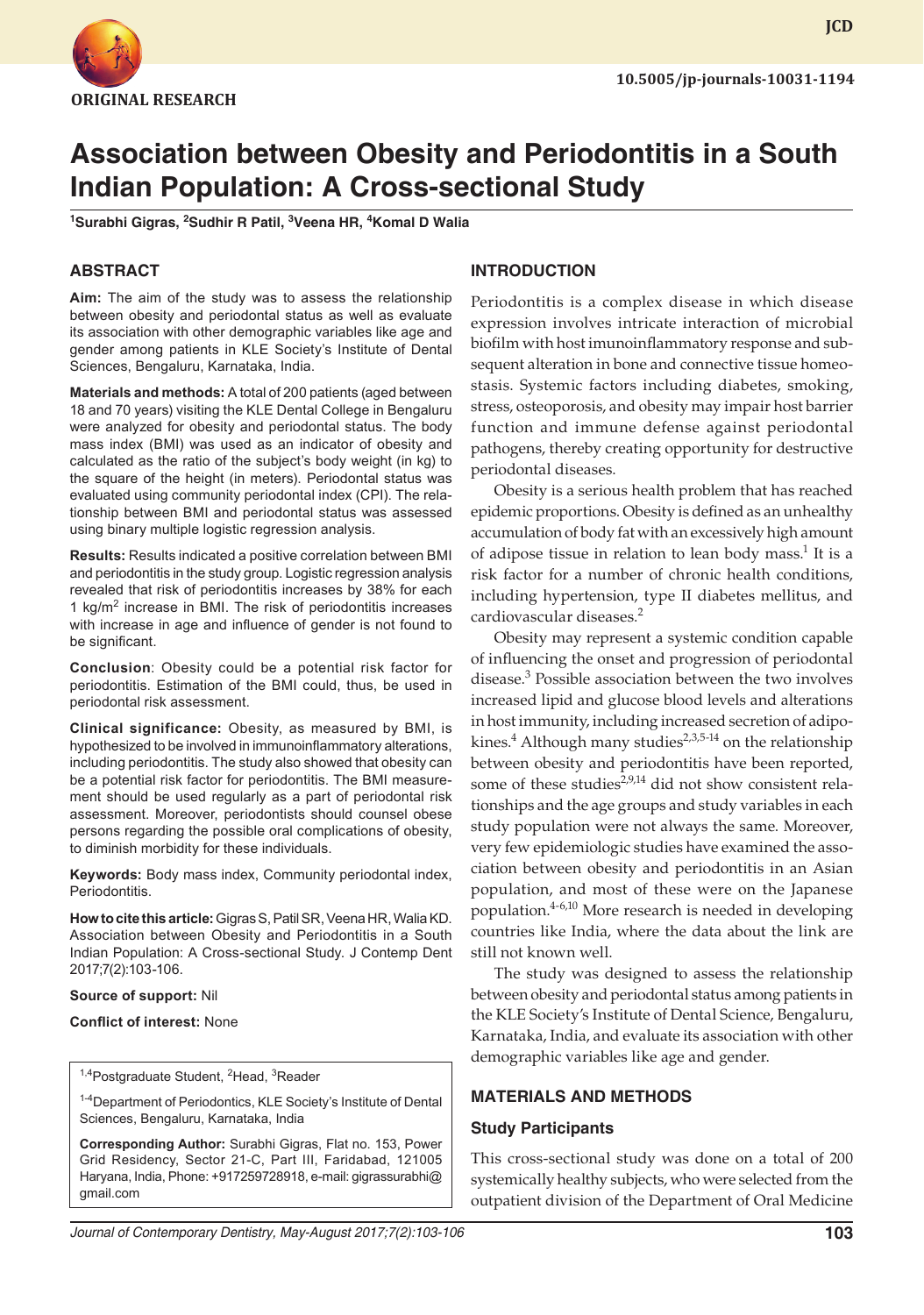and Radiology, KLE Society's Institute of Dental Sciences, Bengaluru, India. The study was carried out between July 2015 and September 2015. The following were exclusion criteria: (1) <20 years of age; (2) <20 teeth; (3) pregnancy or lactating mothers; (4) alcohol or drug abuse; (5) systemic conditions, such as diabetes or chronic hypertension; or (6) any infectious disease requiring antibiotic treatment. A written informed consent was obtained from those who agreed to participate voluntarily in the study. The Institutional Ethics Committee gave ethical clearance for the study.

# **Body Mass Index Calculation**

The BMI represents weight levels associated with the lowest overall risk to health and is an indicator of overall adiposity and, thus, obesity.<sup>15</sup> The BMI was calculated as the ratio of body weight (in kg) to the square of height of the subject (in meters). The World Health organization (WHO) has classified BMI into four categories: underweight (BMI <  $18.5 \text{ kg/m}^2$ ), normal weight (BMI from  $18.5$ to 24.9 kg/m<sup>2</sup>), overweight (BMI from 25 to 29.9 kg/m<sup>2</sup>), and obese (BMI > 30 kg/m<sup>2</sup>).<sup>16</sup>

# **Periodontal Status Examination**

Periodontal status was recorded using the CPI as follows: score 0 (healthy), score 1 (bleeding), score 2 (calculus), score 3 (shallow periodontal pockets 4–5 mm), and score 4 (deep periodontal pockets  $\geq 6$  mm).<sup>17</sup> Subjects were examined for the following teeth—16, 11, 26, 36, 31, 46 on mesial, buccal, distal, and lingual surfaces. Oral examination was performed by a single examiner using a WHO CPI periodontal probe. Intraexaminer reliability for periodontal status was analyzed by the weighted kappa statistic, which was found to be 87.2%.18

# **Statistical Analysis**

To facilitate statistical analysis, the subjects were grouped into two categories based on CPI scores—control (CPI scores  $0-2$ ) and periodontitis (CPI scores  $3-4$ ) groups.<sup>19</sup>

The Mann–Whitney U-test was used to analyze the significant differences between the two periodontal status categories in relation to age, BMI, and gender. Multivariate logistic regression analysis was performed to determine the relationship of obesity and periodontal status taking into consideration age and sex as confounding variables. Adjusted odds ratio was calculated for assessing the influence of various independent variables on the periodontal status with 95% confidence intervals (CIs).

# **RESULTS**

Table 1 presents the demographic features of the study population. One-third of the sample size was contributed

|             |                         | Number            | Percentage |
|-------------|-------------------------|-------------------|------------|
| Age (years) |                         |                   |            |
|             | 20                      | 7                 | 3.5        |
|             | $20 - 29$               | 16                | 8.0        |
|             | $30 - 39$               | 51                | 25.5       |
|             | $40 - 49$               | 78                | 39.0       |
|             | $50 - 59$               | 37                | 18.5       |
|             | ≥60                     | 11                | 5.5        |
|             | $Mean + SD$             | $34.9 \pm 12.168$ |            |
|             | (Min-Max)               | $(18 - 67)$       |            |
| Gender      |                         |                   |            |
|             | Male                    | 95                | 47.5       |
|             | Female                  | 105               | 52.5       |
| <b>BMI</b>  |                         |                   |            |
|             | Underweight             | 12                | 6.0        |
|             | Normal                  | 108               | 54.0       |
|             | Overweight              | 71                | 35.5       |
|             | Obese                   | 9                 | 4.5        |
| Periodontal |                         |                   |            |
| status      | Score 0 (Healthy)       | 10                | 8%         |
|             | Score 1 (Bleeding)      | 45                | 2.5        |
|             | Score 2 (Bleeding and   | 65                | 32.5       |
|             | calculus)               |                   |            |
|             | Score 3 (Pocket 4–5 mm) | 60                | 30.0       |
|             | Score 4 (Pocket >6 mm)  | 20                | 10.0       |

**Table 1:** General profile of the study population

by the older age group of 40 to 49 years, whereas fewer subjects belonged to younger age groups (20–29 years, <20 years). Among 200 patients, 95 (47.5%) were males and 105 (52.5%) were females. A CPI score of 2 (bleeding and calculus) was widespread (32.5%) among the study population, whereas deep periodontal pockets were present in only 14.78% of the subjects. Almost two-thirds of the subjects (54%) belonged to the normal weight group and obese were only 9%

Table 2 describes mean subject characteristics with periodontal status. There was a significant difference for age between the groups, with the mean age of the periodontitis group being approximately 2 years older than that of the control group. A similar trend was noticed for the BMI with subjects belonging to the periodontitis group presenting greater BMI. However, no significant difference was observed in terms of gender (Table 3).

Logistic regression analyses revealed that risk of periodontitis increases by  $38\%$  for each 1 kg/m<sup>2</sup> increase in BMI (adjusted odds ratio 1.385; 95% CI 1.184–1.620). Moreover, the risk of periodontitis increases with increase in age, but the influence on gender is not significant (Table 4).

# **DISCUSSION**

Obesity is one of the most common health problems affecting human beings. There has been a rising concern, in recent years, about the link between obesity and periodontal disease. The underlying biological mechanisms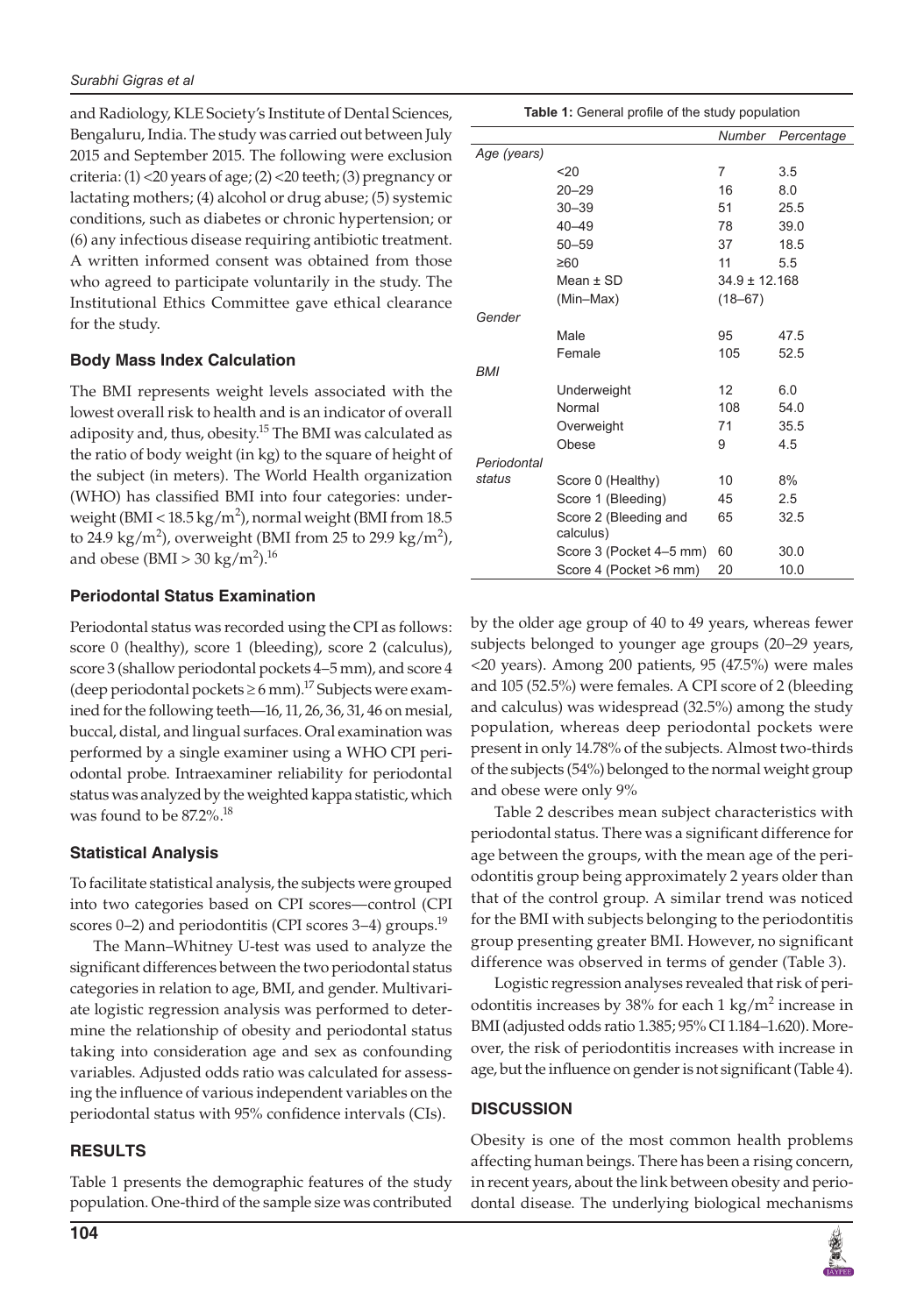| Association between Obesity and Periodontitis in a South Indian Population |  |  |  |  |
|----------------------------------------------------------------------------|--|--|--|--|
|----------------------------------------------------------------------------|--|--|--|--|

| <b>Table 2:</b> Periodontal status of subjects by age and BMI |     |       |        |         |         |  |
|---------------------------------------------------------------|-----|-------|--------|---------|---------|--|
|                                                               | n   | Mean  | SD     | t-value | p-value |  |
| Age                                                           |     |       |        |         |         |  |
| Control group (score 0–2)                                     | 120 | 28.24 | 7.640  | 165.188 | < 0.001 |  |
| Periodontitis group (score 3–4)                               | 80  | 44.95 | 10.742 |         |         |  |
| Total                                                         | 200 | 34.92 | 12.168 |         |         |  |
| Body mass index                                               |     |       |        |         |         |  |
| Control group (score 0-2)                                     | 120 | 22.2  | 3.225  | 88.895  | < 0.001 |  |
| Periodontitis group (score 3-4)                               | 80  | 26.4  | 2.889  |         |         |  |
| Total                                                         | 200 | 23.9  | 3.717  |         |         |  |

|        | Community<br>periodontal index  |                                         |        |                      |       |
|--------|---------------------------------|-----------------------------------------|--------|----------------------|-------|
|        | Control<br>group<br>(score 0–2) | Periodontitis<br>group<br>$(score 3-4)$ | Total  | $x^2$ -value p-value |       |
| Male   | 45                              | 50                                      | 95     | 12.030               | 0.001 |
|        | 47.4%                           | 52.6%                                   | 100.0% |                      |       |
| Female | 75                              | 30                                      | 105    |                      |       |
|        | 71.4%                           | 28.6%                                   | 100.0% |                      |       |
| Total  | 120                             | 80                                      | 200    |                      |       |
|        | 60.0%                           | 40.0%                                   | 100.0% |                      |       |

for the association of obesity with periodontitis are not well known; however, adipose-tissue-derived cytokines and hormones may play a key role.<sup>20</sup> Fat tissue is not merely a passive triglyceride reservoir of the body, but also produces a vast amount of cytokines and hormones, collectively called adipokines or adipocytokines, which, in turn, may modulate periodontitis.<sup>20</sup>

This study showed a strong association between obesity and periodontitis. Logistic regression analyses revealed that subjects had an increased risk of periodontitis by 38% for each  $1 \text{ kg/m}^2$  increase in BMI (adjusted odds ratio, 1.385; 95% CI, 1.184–1.620). Similar results were also observed in other studies done on Indian population.<sup>21-23</sup> In the study by Bhardwaj et al,<sup>21</sup> subjects had an increased risk of periodontitis by 56% for each  $1 \text{ kg/m}^2$  increase in BMI, which means that a higher BMI could be a potential risk factor for periodontitis. Mathur et al<sup>22</sup> reported higher prevalence of periodontal disease in obese (88%) than in nonobese (74.4%) individuals (odds ratio =  $-20.4$  and 95% CI 1.3–1.3). Chopra et al<sup>23</sup> showed that obese individuals were at 1.26 times (95% CI 1.02–2.78) higher risk for developing periodontal diseases when compared with nonobese individuals.

Previous studies had included either young or old subjects and data from those studies, on both the young and adult individuals, had suggested that periodontal status deteriorates with BMI. $11,24,25$  But in this study, there was a significant difference for age between the groups, with the mean age of the periodontitis group being approximately 2 years older than that of the control group. Moreover, the risk of periodontitis increases with increase in age. This is in accordance with several studies showing that the prevalence and severity of periodontal disease increase with age.<sup>26-29</sup> The increased severity of periodontal disease and bone loss with age is probably related to the length of time where the periodontal tissues have been exposed to bacterial plaque, and is considered to reflect individual's cumulative oral history. $30$ 

In this study, no significant difference was observed among the genders in terms of periodontal destruction. On the contrary, a number of studies have reported higher periodontal destruction among males compared with the female population.<sup>26,31,32</sup> The reasons for these sex differences are not clear, but they are thought to be related to the ignorance of oral hygiene, which is usually observed among males.31,32

As per our knowledge, this is the first study done to assess the relation between obesity and periodontal status in a South Indian population. However, the study is not free of limitations. Due to its cross-sectional design, the direction of the causal relationship between obesity and periodontal disease cannot be assessed. The problem of imperfect measurement of confounders may also exist in the study.<sup>23</sup> Moreover, clinical attachment levels were not recorded, which could have added more value to the study. Due to its fixed reference point, the assessment of attachment levels provides better information relating to gain

**Table 4:** Adjusted OR and 95% CI of BMI, sex, and age as independent variables and presence of periodontal pockets as dependent variable

|                     |                       |           |       |        |    |         |                    | 95% CI for OR |       |
|---------------------|-----------------------|-----------|-------|--------|----|---------|--------------------|---------------|-------|
|                     |                       | В         | SE    | Wald   | df | p-value | <b>Adiusted OR</b> | Lower         | Upper |
| Step 1 <sup>a</sup> | Age                   | 0.165     | 0.027 | 36.595 |    | < 0.001 | 1.180              | 1.118         | 1.244 |
|                     | Male <i>vs</i> female | 0.817     | 0.472 | 3.006  |    | 0.083   | 2.265              | 0.899         | 5.707 |
|                     | Body mass index       | 0.326     | 0.080 | 16.611 |    | < 0.001 | 1.385              | 1.184         | 1.620 |
|                     | Constant              | $-14.803$ | 2.278 | 42.217 |    | < 0.001 |                    |               |       |

<sup>a</sup>Variable(s) entered on step 1: age, sex, BMI; SE: Standard error; df: Degree of freedom; OD: Odds ratios; B: Unstandardized regression weight; Wald: Test static for individual predator variable

*Journal of Contemporary Dentistry, May-August 2017;7(2):103-106* **105**